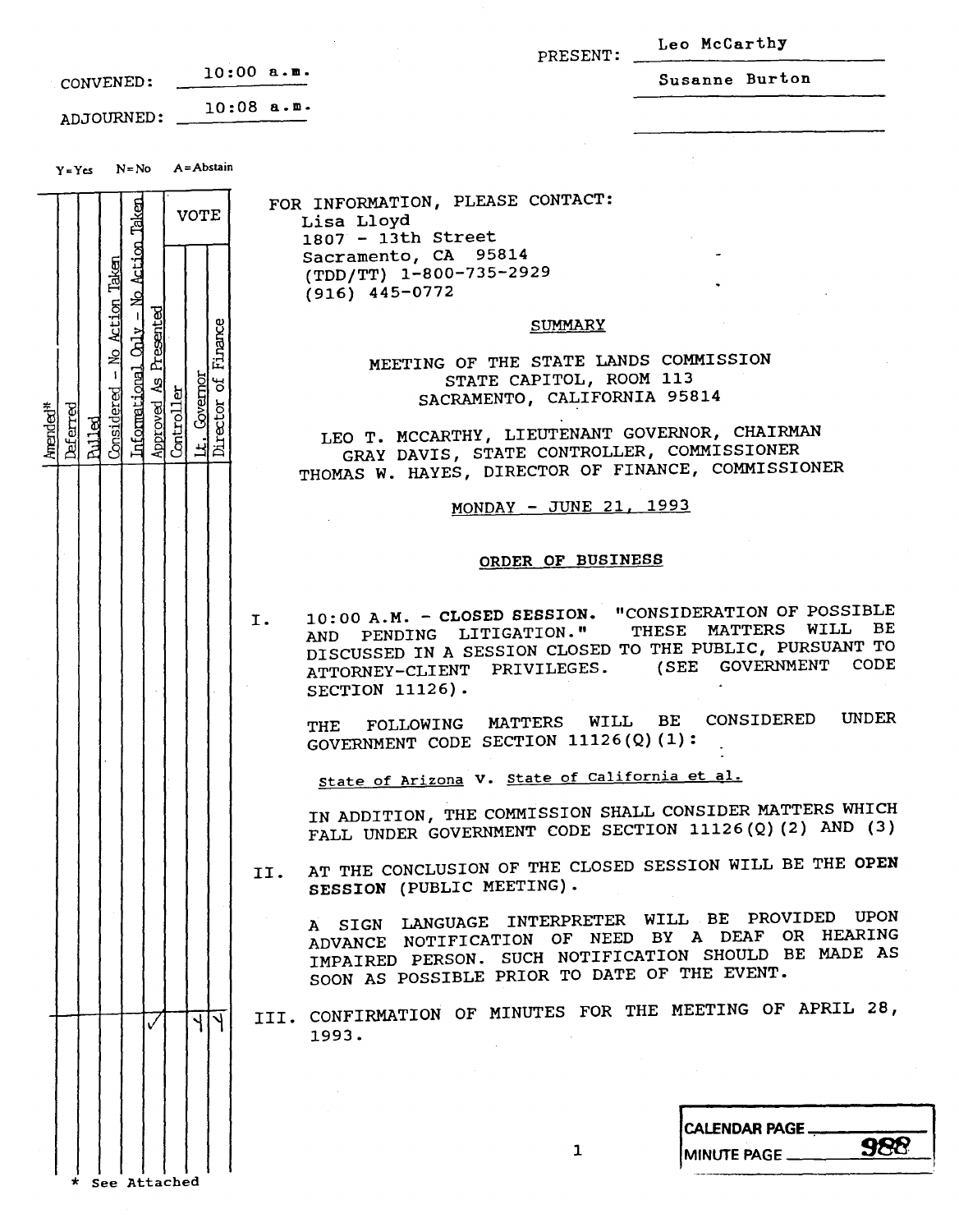|          | 7 = 1 05 |               |                              |                                      |                       |            |              |                     |                              |                                                                                                |
|----------|----------|---------------|------------------------------|--------------------------------------|-----------------------|------------|--------------|---------------------|------------------------------|------------------------------------------------------------------------------------------------|
|          |          |               |                              |                                      |                       |            | <b>VOTE</b>  |                     |                              |                                                                                                |
| Amended* | Deferred | <b>Rulled</b> | Considered - No Action Taken | Informational Only - No Action Taken | Approved As Presented | Controller | Lt. Covernor | Director of Finance |                              |                                                                                                |
|          |          |               |                              |                                      |                       |            |              |                     | <b>ANYONE</b><br>FORWARD AND | WISHI<br>£                                                                                     |
|          |          |               |                              |                                      |                       |            |              |                     | IV.<br>C <sub>01</sub>       | <b>CONSENT</b><br>CONSIDI<br><b>RIVERS</b><br>boundar<br>soverei<br>Blythe,<br>S <sub>37</sub> |
|          |          |               |                              |                                      |                       |            |              |                     | CO <sub>2</sub>              | <b>RIVERS</b><br>boundar<br>soverei<br>Blythe,<br>S<br>37)                                     |
|          |          |               |                              |                                      |                       |            |              |                     | CO <sub>3</sub>              | <b>DEPARTI</b><br>Conside<br>submerg<br>Santa<br>I                                             |
|          |          |               |                              |                                      |                       |            |              |                     | CO <sub>4</sub>              | <b>MINDY</b><br>(APPLIO<br>submero<br>Placer<br>existim<br>$(J.$ Lud                           |
|          |          |               |                              |                                      |                       |            |              |                     | C <sub>05</sub>              | <b>TERRY N</b><br>Recreat<br>Lake<br>Т<br>reconst<br>includi<br>(J. Lud                        |
|          |          |               |                              |                                      |                       |            |              |                     |                              |                                                                                                |

ANYONE WISHING TO ADDRESS AN ITEM ON THE AGENDA MAI CO.<br>RODUARD AND COACE GUETD NAME FOR GUE DECORD FORWARD AND STATE THEIR NAME FOR THE RECORD.

IV. CONSENT CALENDAR CO1 - C12. THE FOLLOWING ITEMS ARE CONSIDERED TO BE NON-CONTROVERS

RIVERSIDE COUNTY LAFCO (APPLICANT): Consider<br>boundaries for annexation No. 42 and proposal to annex sovereign public trust (submerged) lands to City of sovereign public trust (submerged) Blythe, Riverside County. (Fossum, W 2400.16 S 37)

CO2 RIVERSIDE COUNTY LAFCO (APPLICANT): CONSide<br>consideration for appointion No. 42 and proposal to appe boundaries for annexation No. 43 and propo sovereign public trust (submerged) lands Blythe, Riverside County. (Fossum, W 2400. S 37)

BEPARTMENT OF PARKS AND RECREATION (APPLICANT):<br>Consider-General-Permit -- Public-Agency-Use-of-tide-and submerged land located at Refugio State Beach; submerged iand located at Ref Santa Barbara County. (Maricle; W 24832) (A 35

MINDY COOPER-SMITH AND ROBERT E. JAMES, III<br>(APPLICANT): Consider Recreational Pier Permit for submerged land located in Lake Tahoe near Skyland, Placer County, for retention, use, and maintenance of Placer County, for retention, use, and maintenance of existing, previously unauthorized, mooring buo<br>(I Indian W 24897) (A 4: S 1) (J. Ludlow; W 24897) (A 4; S 1)

205 TERRY NAYLOR AND JOHN J. NAYLOR (APPLICANT) : Consider Recreational Pier Permit for submerged land located in Lake Tahoe at Rubicon Bay, El Dorado County, for<br>reconstruction and relocation of existing pier, reconstruction and relocation of<br>including installation of low-le including installation of low-level boatl (J. Ludlow; PRC 3669) (A 4; S 1)

2

| See Attached | CALENDAR PAGE.                       |
|--------------|--------------------------------------|
|              | QQ.<br><b>MINUTE PAGE.</b><br>75 T.P |
|              |                                      |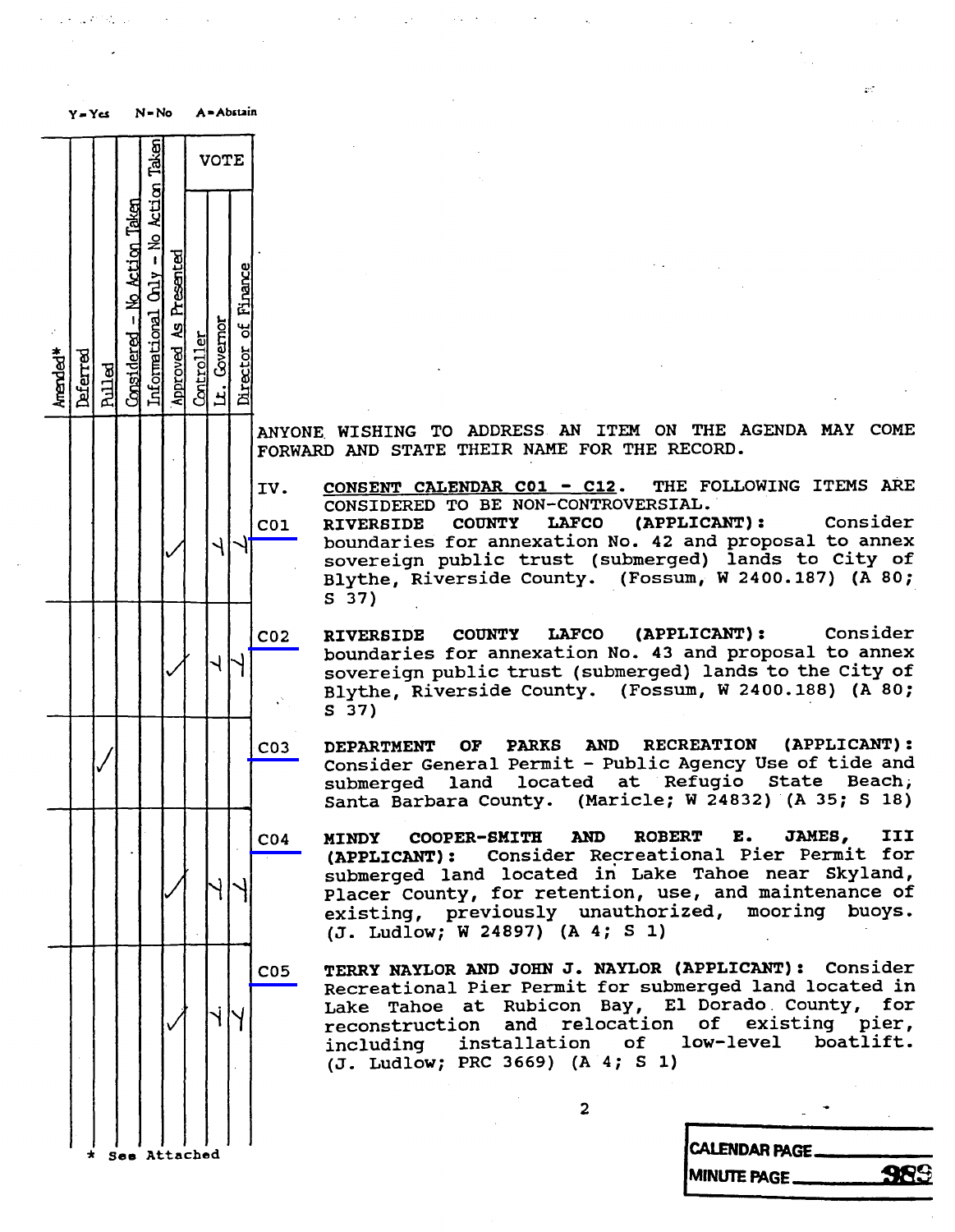Y - Yes N- No A - Abstain Taken VOTE Action No Action Taken  $\overline{2}$  $\mathbf{I}$ Chly Financ  $\mathbf{I}$  $\frac{1}{2}$ Governor 8 Deferred Approved As Presented Controller Lt. Governor Amended \* Pulled Considered - No Action Taken Informational Only - No Action Taken Director of Finance  $V$ 

C06 RICHARD C. SOLARI AND MARY C. SOLARI, TRUSTEES<br>(APPLICANTS): Consider Recreational Pier Permit for **TRUSTEES** submerged land in Lake Tahoe at Meeks Bay, El Dorado submerged land in Lake Tahoe at Meeks Bay, I County, for reconstruction, relocation of existing pier, installation of low-<br>and continued use and maintenance of e and continued use and maintenance of existing<br>huara = (I Indian: DDC 2416) (A 4, C 1) buoys. (J. Ludlow; PRC 7416) (A 4; S 1)

CO/ TAHOE SUNNYSIDE, A CALIFORNIA LIMITED PARTNERSH (APPLICANT): CONSIDER AMENDMENT NO. 2 OF GENERAL AMERICANT): CONSIDER AMENDMENT NO. 2 OF GENERAL - Commercial Use, PRC 5858, for submerged land in Lake Tahoe, Placer County, for proposed reconstruction of existing rock crib pier. (J. Ludlow; PRC 5858) (A 4; s 1)

C08 RAYMOND CASTANCHOA (PARTY): CONSider assignment<br>Crasing Lease PPC 2802 to Martin D. Larraldo for 50 Grazing Lease PRC 3803 to Martin D. Larralde land near Spangler, San Bernardino County. (Reese; WP 3803) (A 61; S 25)

C09 UNITED STATES DEPARTMENT OF ENERGY (LESSEE) : Consider renewal of General Lease - Public Agency school land located north of Yucca Valley, San Bernardino County. (Reese; PRC 3800) (A 61, S

C10 SAN FRANCISCO MARINA (APPLICANT) : Consider application to dredge material from entr<br>San-Francisco Marina in City San Francisco Marina in City and San Francisco. (J. Smith; WP 6397) channel . County o,  $\mathbf{o}$ 

3

|                | -                     |
|----------------|-----------------------|
|                | <b>CALENDAR PAGE.</b> |
|                | <b>990</b>            |
| * See Attached | <b>MINUTE PAGE</b>    |